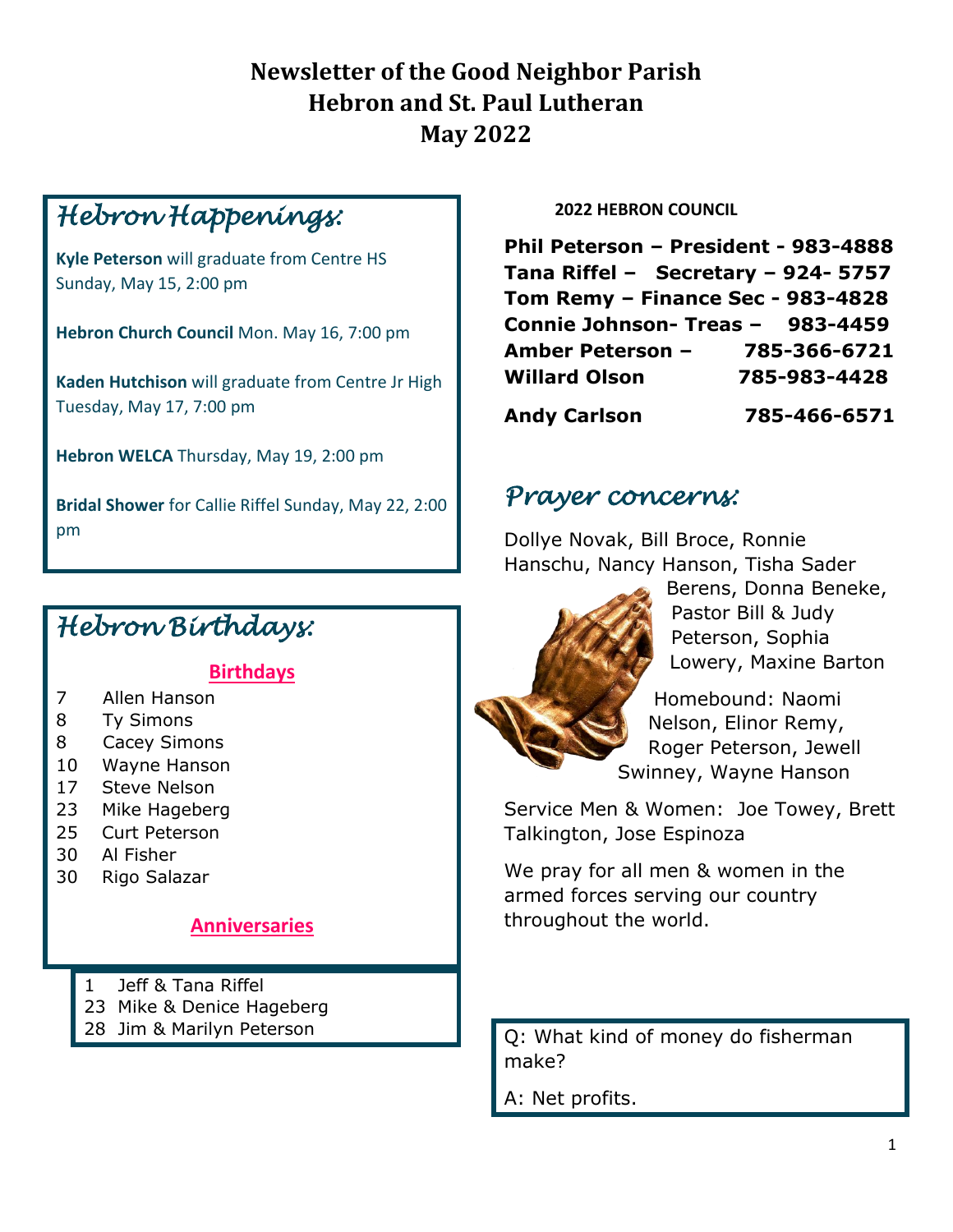#### **Hebron WELCA**

**Hebron WELCA** met on Thurs. Apr. 21, in the church basement with Betty Bevan as hostess. Those present were Betty Bevan, Nancy Hanson, Carol Riffel & guest Pam Bevan.

Carol opened with a devotion "I Can Only Imagine". We can only imagine what heaven will be like and what our eyes will see when we stand in God's Glory. Carol presented the lesson "The kingdom of God: Looking into the future". John's vision in Revelation speaks of a new heaven and a new earth. We will live forever on the "new earth" with the "new heavens". In the future kingdom of God, we will be perfect people, living in a perfect world. When God's rule has finally become complete, we will find our happy ending and it will never end.

Carol read the minutes of the last meeting and gave the treasurer report.

Carol volunteered to get the flowers for Mother's Day. Plans were made for the Father's Day brunch in June. Everyone volunteered to provide food for the brunch.

Ideas were presented for our July outing.

We will serve the rolls & coffee for Labor Day morning and have a bake sale.

Carol reported on the Smoky Valley Cluster meeting at Trinity, McPherson that she, Delores, and Gloria attended on Mar. 26.

The meeting closed with the Lord's Prayer. Next meeting is May 19 with Dollye Novak as hostess and Gloria Martin will lead the bible study.

#### St. Paul Council Members

| Dan Nelson          | Pres | 913-909-0503 |
|---------------------|------|--------------|
| Jason Becker        | VP   | 785-258-0468 |
| Vanessa Lawrenz Sec |      | 785-366-6280 |
| Debbie Wendt Treas  |      | 785-258-0144 |
| Megan Mein          |      | 913-209-2065 |
| Karen Donahue       |      | 785-258-4567 |
| Julie Albrecht      |      | 785-258-0047 |
| Roger Engle         |      | 785-258-2548 |

**Prayer Concerns: All covid victims, all** victims of war, Charles Kremeier, Max Kemble, Karolyn Schlesener, Cooper Allen O'Bray, Linda Huntington, Jason Moore, Elinor Remy, Virginia Lampe, Richard Uhlig, Bill and Judy Peterson, Alice Peterson, Mike Wendt, Bob and Hallie Novak, Hazel Wendt, and Naomi Snyder.

**Gold Pot Offering** 

Our May Gold Pot **Offering** has been designated towards



the Herington Hearts program.

**Meals on Wheels** Meals on Wheels volunteers were treated to a Volunteer Appreciation Lunch at Hilltop on April 20<sup>th</sup>. Denise Wilson and Tina Wildman were recognized as our Volunteers of the Year for their faithful service and loyalty to the program.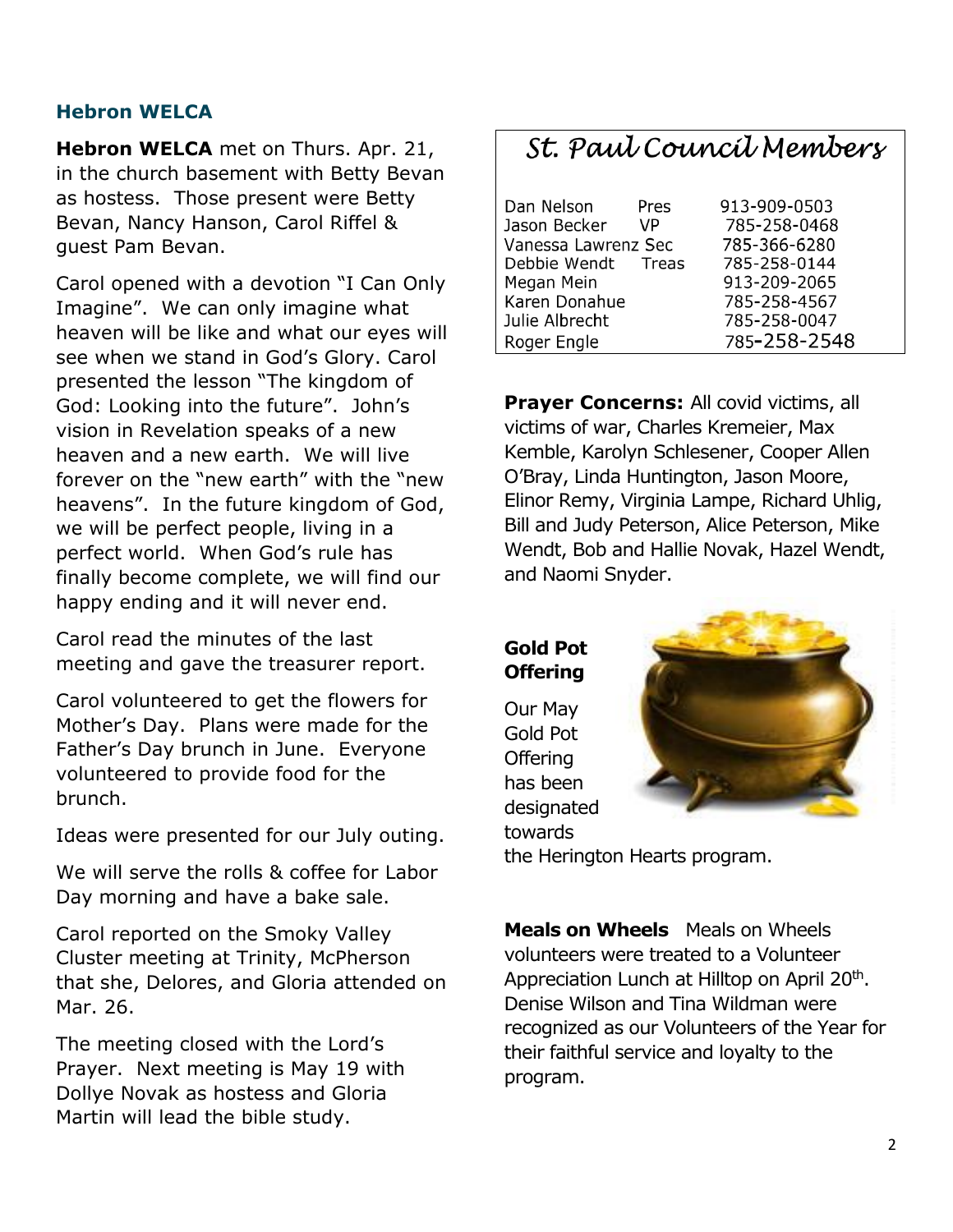## *St Paul Council Minutes*

Meeting Minutes 4-19-2022

- 1. Attendance:
	- a. Members Present: Dan Nelson, Roger Engle, Vanessa Lawrenz, Debbie Wendt, Karen Donahue, Julie Albrecht, Jason Becker, Megan Mein, Pastor Bill Neuman
	- b. Member(s) Absent: none
- 2. Meeting was called to order at 705pm by Dan Nelson, President. Julie shared the devotion.
- 3. We reviewed the meeting minutes the March 22, 2022 council meeting. Julie made the motion to approve the minutes and Jason seconded. Motion passed.
- 4. Treasurer Report:
	- a. Debbie reviewed the Profit and Loss statement and the Balance Sheet through March 2022.
	- b. Part of the expense for the nursery flooring came out in March and the rest will be reflected in April. The total costs for replacing the floor was \$3,598.
- 5. Pastor's Report for March and April:
	- a. 11 home visits with communion, 17 nursing home visits with communion, 2 hospital visits, 1 funeral, 1 baptism, 2 counseling sessions
	- b. Held 6 confirmation classes. Confirmation day is June 5, 2022. Practice will be held on June 4th.
	- c. Participated in an educational classes required by the National office.
	- d. Naomi Snyder's 100th birthday was March 18, 2022. Pastor brought her flowers from the church.
	- e. Midweek Lenten two weeks with an average of 11 people attending. Considering having another session this summer.
	- f. We had a Good Ash Wednesday service and Holy Week services including Easter.
- 6. Unfinished Business:
	- a. Projector Chris Trapp provided Megan with a few options to choose from. The projector that best meets our needs is \$1,058. Jason made the motion to approve the amount needed to purchase the projector, \$1,058.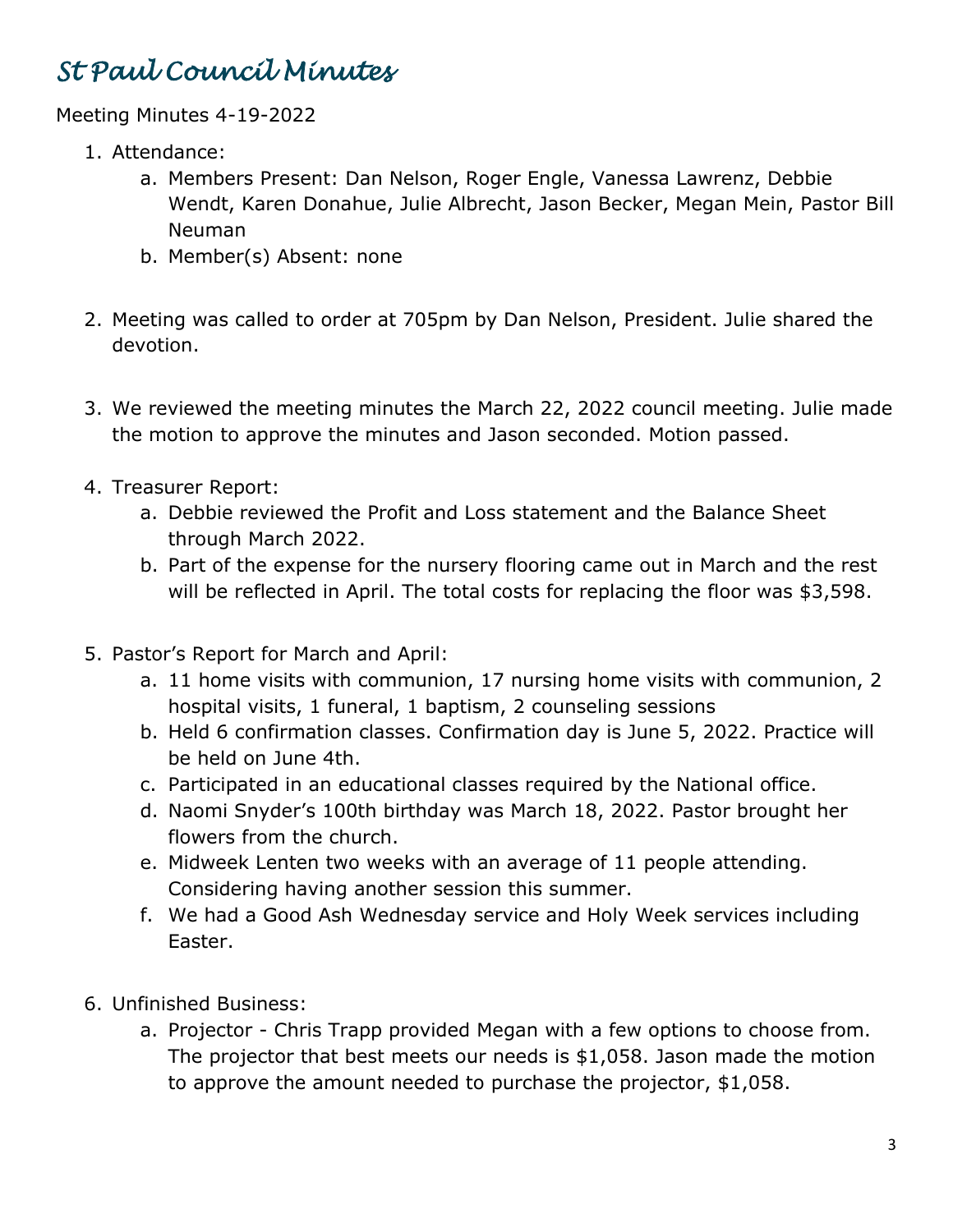- b. Roger seconded the motion. Motioned passed. Chris offered to assist with setting up the new projector.
- c. Safety Deposit Box It was discovered that Keith and Corkie are able to access the safety deposit box. Keith is going to go to the bank to view its content(s). Depending on what he finds, we'll need to decide if the box is still needed or if the safe at the church will suffice to hold the contents.
- 7. New Business:
	- a. Mutual Ministry committee meeting Dan and pastor shared what was discussed during the mutual ministry committee meeting. Present were three members from Hebron and three from St. Paul. The committee moved into executive session. Pastor was excused. We'll continue follow-up.
	- b. Church Credit Card Debbie researched our credit card history. She found a Capital One card that currently isn't active. Dan is going to follow up with the bank and see if we can reactivate that account.
	- c. Christmas Tree Purchase The old tree is gone. We need to replace it. We discussed the various options. We decided a 12 ft tree would work and we can safely decorate it. Vanessa is going to look at options.
	- d. Vacation Bible School The Baptist Church has reached out looking for assistance. They will be hosting it this year, June 13-17. We have \$500 budgeted for this expense.
- 8. Next meeting will be May 10, 2022 @7pm. ?? will be giving the devotion. 10.Meeting adjourned at 921pm. We concluded with the Lord's Prayer.

Vanessa Lawrenz

Council Secretary



 St Paul volunteers will deliver meals on May 23-29<sup>th</sup>. More delivery helpers are always needed.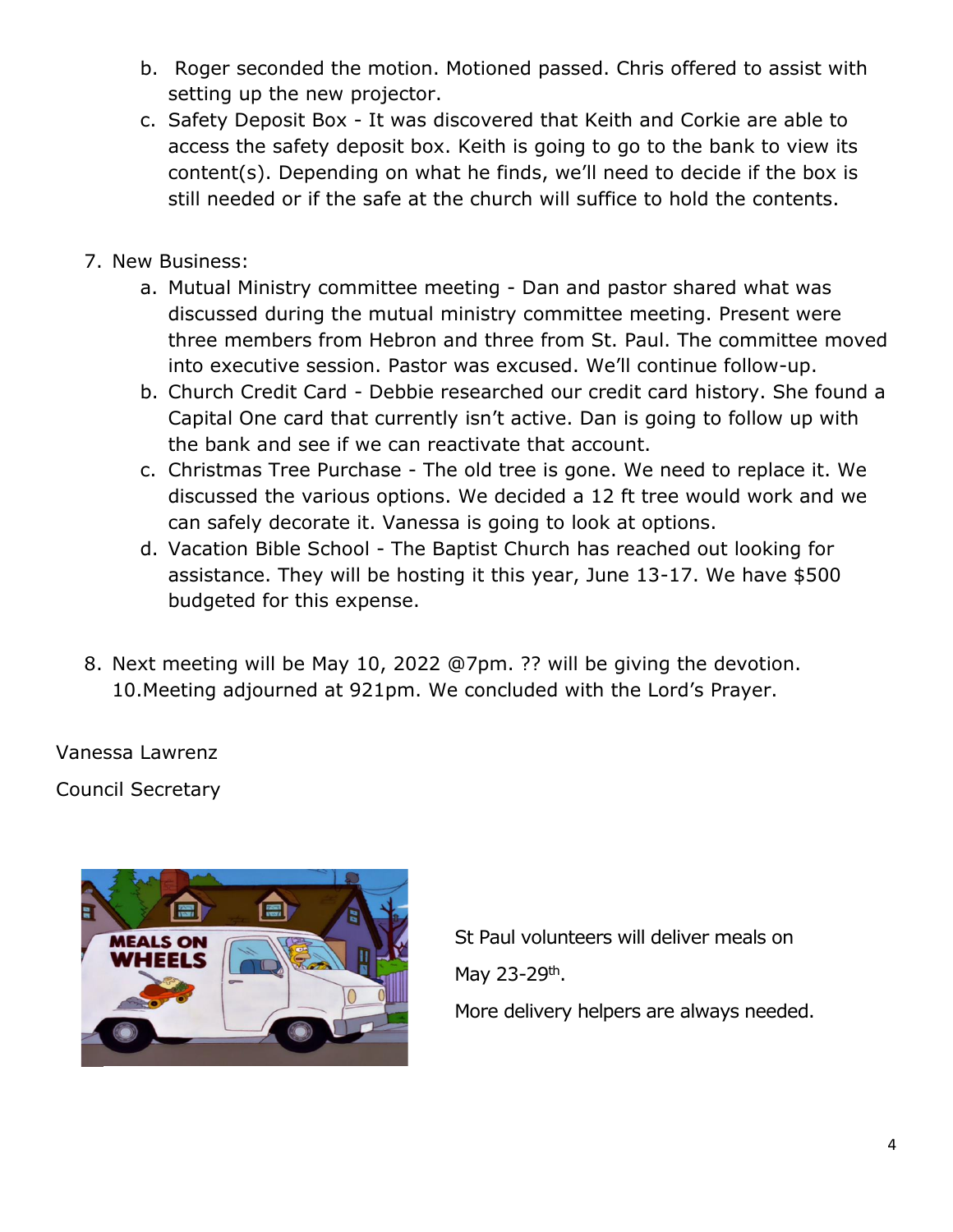

# *A Mother's love is one of God's richest blessings.*

Join us Mother's Day for worship at 11: 00 a.m.

*Newsletters* can be viewed on the St.Paul website at stpaulheringtonkansas.com. Once you are on the website, just click on the Newsletter heading and it will take you to them. No password is required. We are trying to get away from mailing newsletters out because of the expense of printing and mailing. Our e-newsletter is part of our green approach to communications. It can also be emailed to you

*Community VBS* at First Baptist Church, June 13-17, 1:00 – 3:30 pm. We have been invited to participate and the Council voted in agreement we will. St Paul will also make a donation towards expenses. Please let the office know if you know of anyone who would like to attend or help. More information will follow as we receive it. Watch your bulletins.

*Synod Assembly* will be held in Overland Park this year at the Embassy Suites . Dates are June 9-11<sup>th</sup>. Dan and Andrea Nelson and Pastor Bill will be attending as voting members from St. Paul.



*Memorial Day* is Monday, May 30<sup>th</sup>. It is a federal holiday for remembering, honoring and mourning the military personnel that have died while serving in the United States Armed Forces. Community services will be held at Sunset Hill cemetery and the Vietnam Memorial in Herington.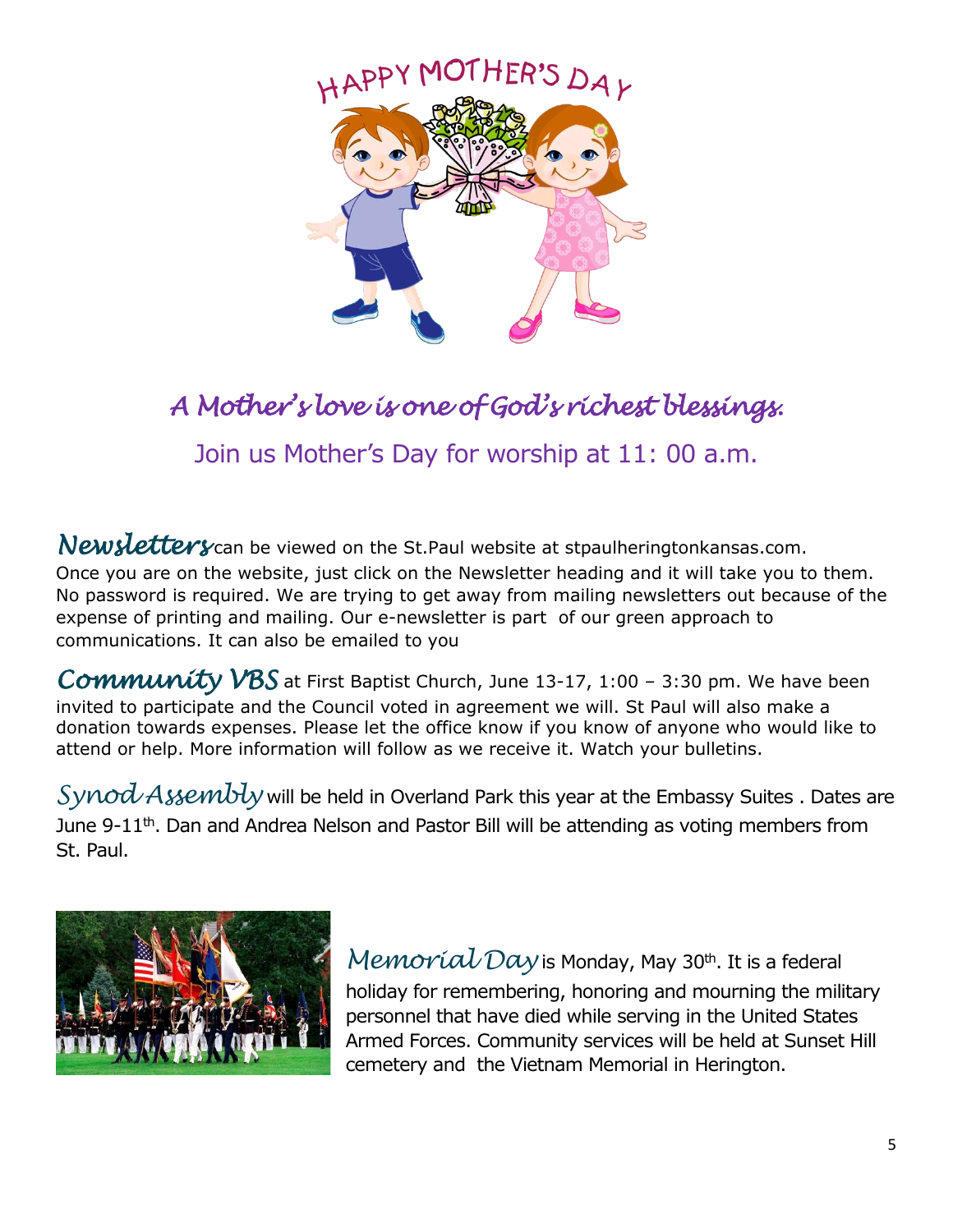# *Treasurer's Report March 2021*

| Budgeted Contributions - \$41,473.50 |             |  |  |  |  |
|--------------------------------------|-------------|--|--|--|--|
| <b>Actual Contributions -</b>        | \$41,894.99 |  |  |  |  |
|                                      |             |  |  |  |  |
| <b>Budgeted Expense -</b>            | \$41,473.50 |  |  |  |  |
| Actual Expense -                     | \$33,715.34 |  |  |  |  |



## *St Paul May Birthdays*

| Collin Wildman        | 3  |
|-----------------------|----|
| Cole Wildman          | 3  |
| Alice Hill            | 4  |
| JoAnn Krop            | 11 |
| James Gillett         | 11 |
| Carrie Hill           | 15 |
| <b>Chad Wendlandt</b> | 18 |
| Karen Wendlandt       | 19 |
| <b>Fallon Trapp</b>   | 21 |
| <b>Brixxon Barnes</b> | 25 |
| Laurie Brunner        | 26 |
| Tanner Becker         | 31 |

**Newsletter Items** If you know of something you think our members would enjoy seeing in the newsletter, please email to the church office : [Church0720@att.net](mailto:Church0720@att.net) or call 258-3430



# St. Paul Anniversaries

| Vance & Karen Donahue  | 12 |
|------------------------|----|
| Ben & Kristi Meyer     | 16 |
| Mike & Debra Wendt     | 25 |
| Josh & Vanessa Lawrenz | 27 |
| Ed & Phyllis Perry     | 31 |

*"Marriages are like fingerprints; Each one is different and each one is beautiful."*

### *Coming Up s Soon:*

| May $1$ :   | <b>Last Confirmation</b><br>Class            |
|-------------|----------------------------------------------|
| May 15:     | Last day of Sunday School<br>for the summer. |
| May 19:     | Last day of School                           |
| May 29:     | Reflective Walk (no sermon)                  |
| June 5:     | <b>Confirmation Day</b>                      |
| June 9-11:  | Synod Assembly                               |
| June 13-17: | <b>VBS</b>                                   |
| June 19:    | Father's Day Breakfast                       |
|             |                                              |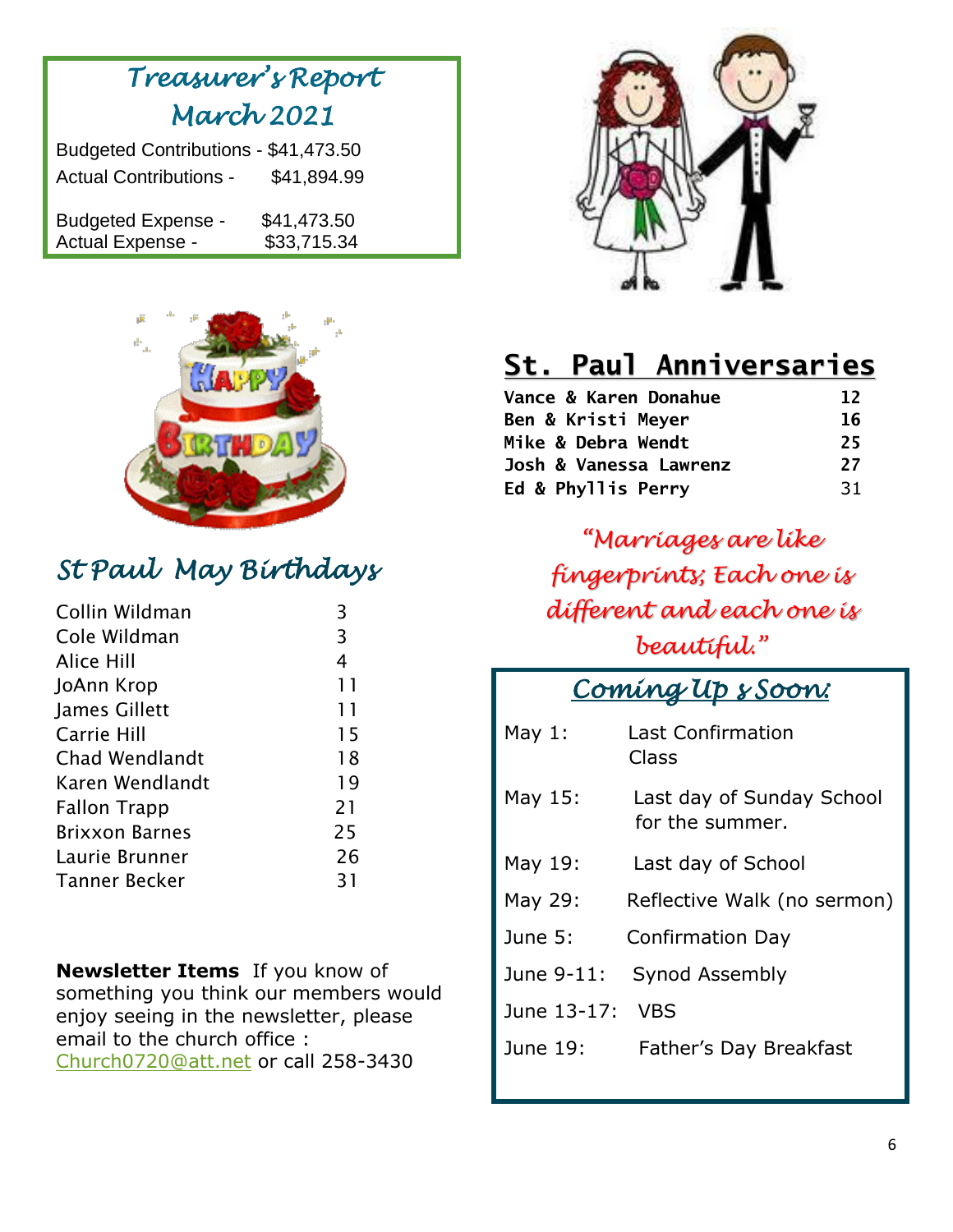## *Welcome to our St Paul Family, Little Ones*

*"Child of God, you have been sealed by the Holy Spirit and marked with the cross of Christ forever.* 

*Noah Matthew Adam was baptized into the family of Christ at St. Paul on April 17th at the 11:00 am worship service.* 

*Noah is the son of Amanda Adam and the grandson of Tim and Myra Adam. Great grandmother is Loretta Leitz.*





*Josie Mae Trapp was presented for baptism at St. Paul on April 24 by her parents, Nick and Lindy Trapp. Grandparents in Herington are Mike and Chris Trapp. Great grandmother is Mary Ann Schlesener.* 

**When we are baptized we promise to become members of God's church.**

**If we keep our promises, our Heavenly Father promises us to**

- **1. Forgive our sins.**
- **2. Give us many blessings.**
- **3. Give us daily guidance through the Holy Spirit**
- **4. Give us eternal life.**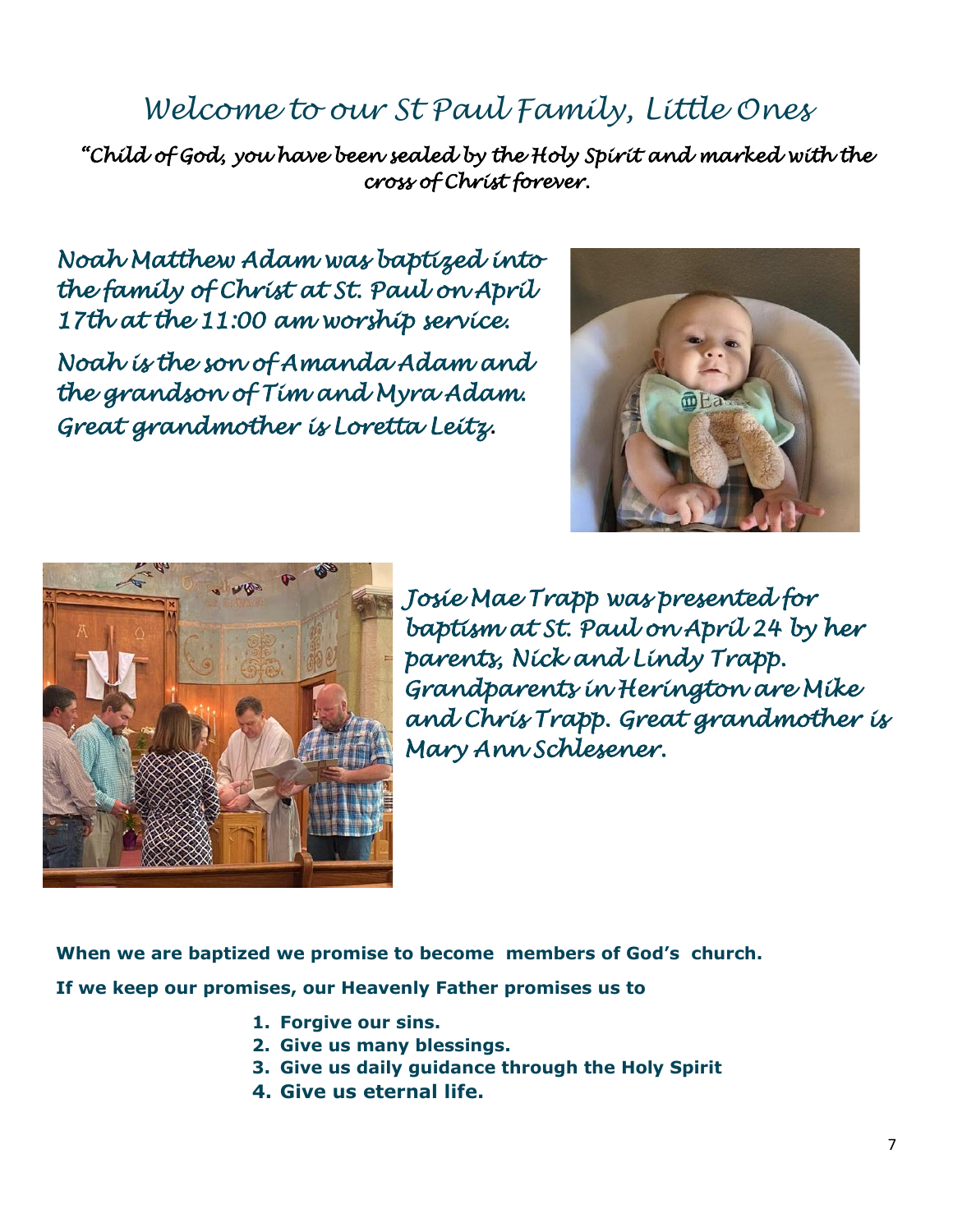





| <b>Sunday</b>                                                                                                                                                       | <b>Monday</b>                                                                                                       | <b>Tuesday</b>                | Wednesday                                                                                               | <b>Thursday</b>                         | <b>Friday</b>                                                         | Saturday       |
|---------------------------------------------------------------------------------------------------------------------------------------------------------------------|---------------------------------------------------------------------------------------------------------------------|-------------------------------|---------------------------------------------------------------------------------------------------------|-----------------------------------------|-----------------------------------------------------------------------|----------------|
| $9:30$ am<br>Hebron Lutheran<br>worship $=$<br>9:30 am Adult Discussion<br>St. Paul Lutheran<br>St. Paul Lutheran<br>worship $=$<br>$11:00$ am                      |                                                                                                                     |                               |                                                                                                         |                                         |                                                                       |                |
| $\mathbf{1}$<br>9:30 Adult<br>Class at St<br>Paul<br>9:45 Sun<br>School<br>9:30 Hebron<br>Worship<br>11:00 St Paul<br>Worship                                       | $\overline{2}$<br>$9:00 - 10:00$<br>Women's<br>exercise<br>class at<br>church                                       | $\overline{3}$                | $\overline{4}$<br>$9:00 - 10:00$<br>Women's<br>exercise class at<br>church                              | 5                                       | 6                                                                     | $\overline{7}$ |
| 8<br>Mother's<br>Day<br>9:30 Adult<br>Class at St<br>Paul<br>9:30 Hebron<br>Worship<br>11:00 St Paul<br>Worship<br><b>Gold Pot</b><br><b>Offering</b>               | 9<br>$9:00 - 10:00$<br>Women's<br>exercise<br>class at<br>church                                                    | 10<br>7:00 St Paul<br>Council | 11<br>$9:00 - 10:00$<br>Women's<br>exercise class at<br>church                                          | 12<br>10:00 FRE<br>meeting at<br>church | 13<br>Pastor - Dr.<br>appointment at<br>KU<br>Church office<br>closed | 14             |
| 15<br>9:30 Adult<br>Class at St<br>Paul<br>9:45 Sun<br>School<br>9:30 Hebron<br>Worship<br>11:00 St Paul<br>Worship<br><b>Baptism of</b><br><b>Brooks</b><br>Gehrke | 16<br>$9:00-10:00$<br>Women's<br>exercise<br>class at<br>church<br>7:00<br>Hebron<br>Council                        | 17                            | 18<br>$9:00 - 10:00$<br>Women's<br>exercise class at<br>church                                          | 19<br>2:00 WELCA                        | 20                                                                    | 21             |
| 22<br>9:30 Adult<br>Class at St<br>Paul<br>9:30 Hebron<br>Worship<br>11:00 St Paul<br>Worship                                                                       | 23<br>$9:00 - 10:00$<br>Women's<br>exercise<br>class at<br>church<br><b>Pastor</b><br>surgery<br>Meals on<br>Wheels | 24<br>Meals on<br>Wheels      | 25<br>$9:00-10:00$<br>Women's<br>exercise class at<br>church<br>Meals on<br>Wheels<br><b>5:30 Choir</b> | Meals on<br>Wheels                      | 27<br>Meals on<br>Wheels                                              | 28             |
| 29<br>9:30 Hebron<br>Worship<br>11:00 St Paul<br>worship<br>Reflective<br>Walk                                                                                      | $\overline{30}$<br><b>Memorial</b><br><b>Day</b><br>Church<br>Office<br>Closed                                      | 31                            |                                                                                                         |                                         |                                                                       |                |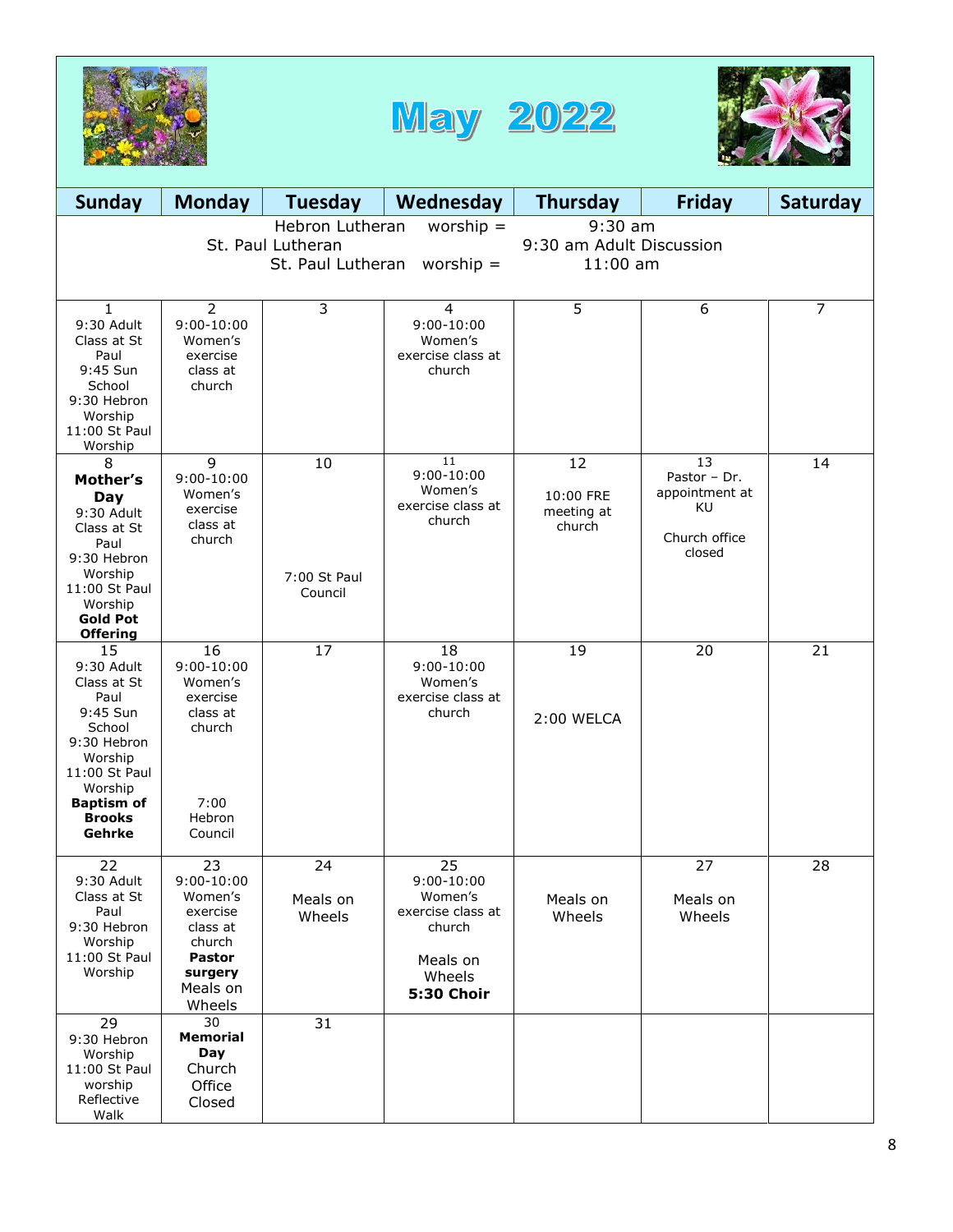## May Lay Servant Schedule

| 2022                                 | May 1                                              | May 8<br><b>Mother's Day</b>                        | <b>May 15</b>                                           | <b>May 22</b>                                        | <b>May 29</b>                                                | June 5<br><b>Confirmation</b><br>& Pentecost                        |
|--------------------------------------|----------------------------------------------------|-----------------------------------------------------|---------------------------------------------------------|------------------------------------------------------|--------------------------------------------------------------|---------------------------------------------------------------------|
| <b>Communion</b><br><b>Assistant</b> | Andrea<br>Nelson                                   | Corkie Dunlap                                       | Vanessa<br>Lawrenz                                      | Dale<br>Kleinschmidt                                 | Mike Carlson                                                 | Dede<br>Patterson                                                   |
| <b>Acolyte</b>                       | Ella Nelson                                        | Raquel<br>Lawrenz                                   | Jocelyn<br>Lawrenz                                      | Amelia<br>Friedli                                    | Henry<br>Nelson                                              | Hadley Friedli                                                      |
| <b>Reader</b>                        | Vance<br>Donahue                                   | <b>Shirley Meyer</b>                                | Gary<br>Schubert                                        | Cindy<br>Roberts                                     | Andrea<br>Nelson                                             | Dede<br>Patterson                                                   |
|                                      |                                                    | Mother                                              |                                                         | Hugs                                                 |                                                              |                                                                     |
| <b>Greeters</b>                      | Jennifer<br>Wilson<br>Joyce Loe<br>Mike Carlson    | Corkie Dunlap<br>Conne Gentz<br>Willis<br>Bernhardt | Cary and<br>Mary Anna<br>Granzow<br>Shannon<br>Walters  | Larry &<br>Dallas Friedli<br>Rodney &<br>Dawn Wilson | Mike &<br>Debbie<br>Wendt<br>Henry & Dan<br>Nelson           | Craig Wendt<br>Marcia<br>Mathias<br>Verl &<br>Karolyn<br>Schlesener |
| <b>Counters</b>                      | Dave & Rita<br>Gehrke<br>Keith & Julie<br>Albrecht | Willis<br>Bernhardt<br>Roger & Jayne<br>Engle       | Cary & Mary<br>Anna<br>Granzow<br>Ben & Kristi<br>Meyer | Larry &<br>Dallas Friedli<br>Rodney &<br>Dawn Wilson | Mike &<br>Debbie<br>Wendt<br>Verl &<br>Karolyn<br>Schlesener | Craig and<br>Marcia<br>Dave & Rita<br>Gehrke                        |
| Song Leader                          | Dory Olsen                                         | Ben Meyer                                           | Dory Olsen                                              | Ben Meyer                                            | Dory Olsen                                                   | Ben Meyer                                                           |
| <b>Altar Guild</b>                   | Vance &<br>Karen<br>Donahue                        | Vance & Karen<br>Donahue                            | Vance &<br>Karen<br>Donahue                             | Vance &<br>Karen<br>Donahue                          | Vance &<br>Karen<br>Donahue                                  | Craig Wendt<br>Marcia<br>Mathias                                    |
| <b>Sound Crew</b>                    | Angie<br><b>Becker</b>                             | Jennifer<br>Wilson                                  | Rodney<br>Wilson                                        | Dale<br>Diepenbrock                                  | Angie<br>Becker                                              | Jennifer<br>Wilson                                                  |
|                                      | Tanner<br><b>Becker</b>                            | Tanner Becker                                       | Tanner<br><b>Becker</b>                                 | Tanner<br><b>Becker</b>                              | Tanner<br><b>Becker</b>                                      | Tanner<br><b>Becker</b>                                             |

**Notice for Lay Servants:** If you can't serve as scheduled please find someone on the schedule that would trade with you. Then, please call the church office to let Marcia know you have changed and with whom. If you know you are going to be gone a month or more in advance, let Marcia know and she will not schedule you for that time period you are gone. Thanks for keeping me informed.